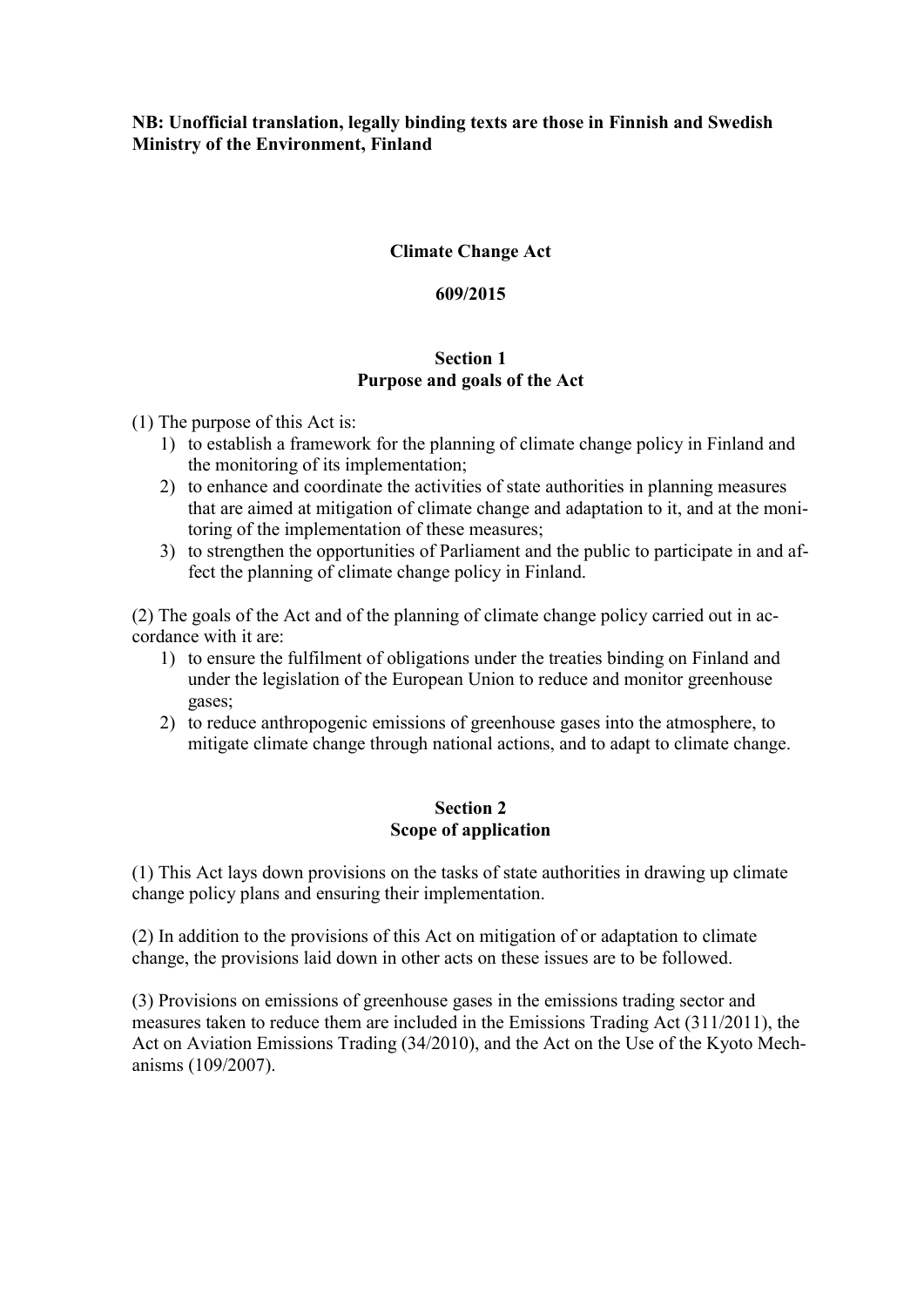### **Section 3 Effects on other planning and decision-making**

The plans drawn up under this Act are to be taken into account, in accordance with the separate provisions laid down in other legislation concerning them, in the planning and decision-making of measures carried out under other legislation that concern the reduction of greenhouse gas emissions, the mitigation of climate change and adaptation to climate change.

# **Section 4 Measures promoting the mitigation of and adaptation to climate change**

In their activities, the state authorities shall promote the implementation of plans in accordance with this Act as far as possible.

### **Section 5 Definitions**

In this Act:

- 1) *greenhouse gases* means carbon dioxide, methane, nitrous oxide, hydrofluorocarbons, perfluorocarbons, sulphur hexafluoride, nitrogen trifluoride and other gaseous components of the atmosphere, both natural and anthropogenic, which absorb and transmit infrared radiation, as provided in the international obligations that are currently in force and binding on Finland;
- 2) *climate change* means the change in climate which is caused by alterations in the composition of the earth's atmosphere that are a result of either direct or indirect anthropogenic impacts and which exceeds the natural climate variability during comparable periods of time;
- 3) *mitigation of climate change* means preventing the generation of anthropogenic greenhouse gas emissions and preventing them from entering the atmosphere, and also mitigating or eliminating other effects of climate change;
- 4) *adaptation to climate change* means measures taken to prepare for and adapt to climate change and its effects, and measures that can be used for benefitting from the effects of climate change;
- 5) *policy measures* refer to those measures of the state authorities that affect greenhouse gas emissions and adaptation to climate change;
- 6) *national greenhouse gas inventory system* means the national inventory system referred to in Article 3(2) of Regulation (EU) No 525/2013 of the European Parliament and of the Council on a mechanism for monitoring and reporting greenhouse gas emissions and for reporting other information at national and Union level relevant to climate change and repealing Decision No 280/2004/EC;
- 7) *system for policies and measures and projections* means the system for policies and measures and projections referred to in Article 3(15) of the Regulation specified above in paragraph 6;
- 8) *emissions trading sector* means the emissions referred to in sections 2–5 of the Emissions Trading Act within the scope of that Act, and the emissions referred to in section 2 of the Act on Aviation Emissions Trading within the scope of that Act;
- 9) *sectors outside emissions trading* means the greenhouse gas emissions referred to in Article 2(1) of Decision No 406/2009/EC of the European Parliament and of the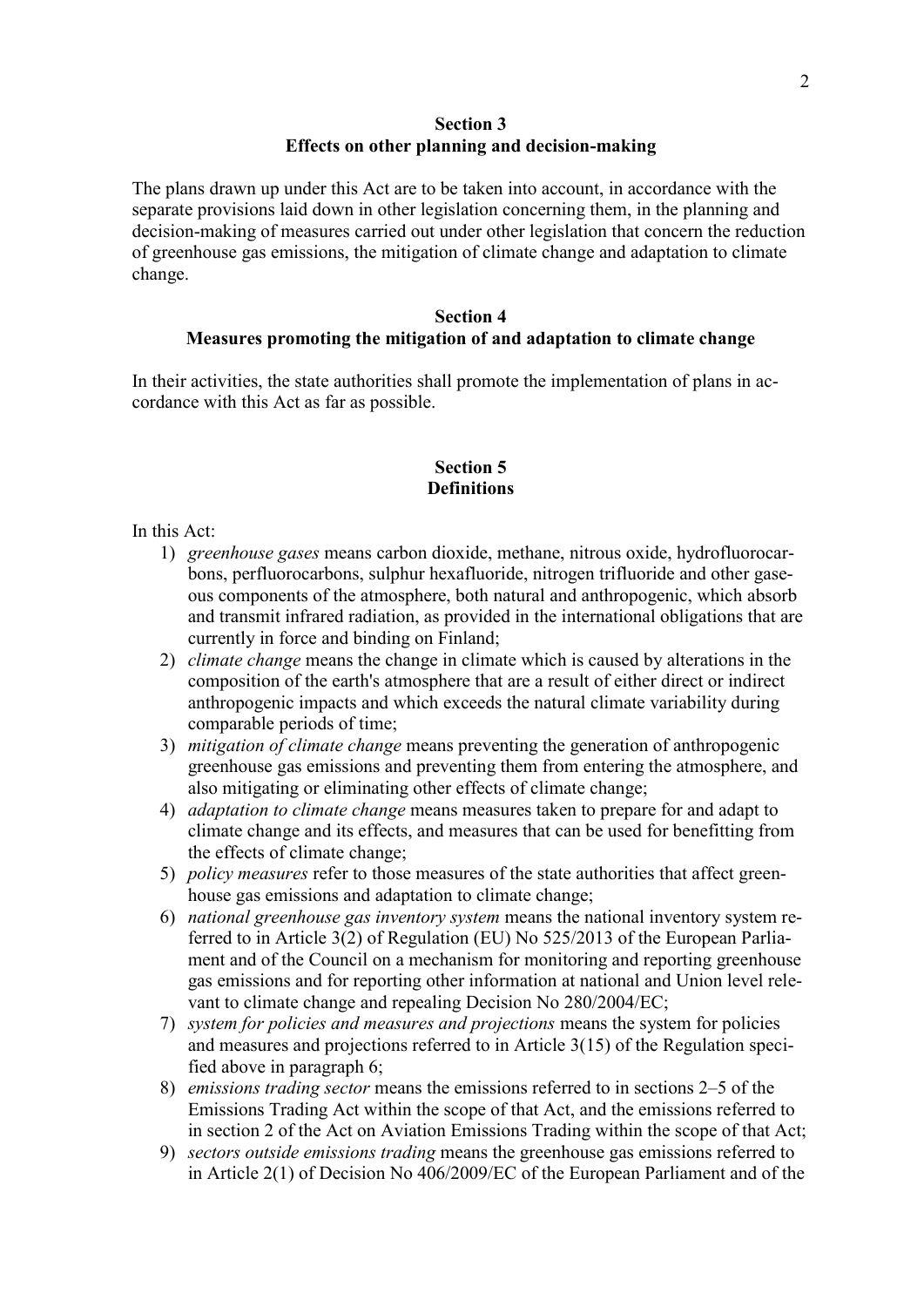Council on the effort of Member States to reduce their greenhouse gas emissions to meet the Community's greenhouse gas emission reduction commitments up to 2020.

## **Section 6 Planning system for climate change policy**

(1) The planning system for climate change policy, in accordance with this Act, consists of the following parts:

- 1) a long-term climate change policy plan;
- 2) a medium-term climate change policy plan based on the projections and goals of the plan referred to in paragraph 1;
- 3) the national adaptation plan for climate change.

(2) The purpose of the planning system for climate change policy is to determine the reduction targets for greenhouse gas emissions and the goals of adaptation to climate change, as well as the measures required to reach these goals and targets in different administrative branches, as provided below in more detail.

(3) The goal of the planning system for climate change policy is to ensure that the total anthropogenic emissions of greenhouse gases into the atmosphere is reduced in Finland by at least 80 per cent by 2050 compared to 1990 levels. If an international treaty binding on Finland or European Union legislation includes a total reduction target for greenhouse gas emissions set for 2050 that differs from that mentioned above, it must be used as the basis for the long-term emissions reduction target of the planning system. The goal of planning the adaptation to climate change is to promote the management of risks caused by climate change and sector-specific adaptation to climate change.

(4) The goal of drawing up climate change policy plans is to attempt to mitigate climate change and adapt to it in a cost-effective way. The goals and measures relating to the mitigation of climate change and adaptation to it included in the plans shall be based on research data, so that the progression of climate change, its probable positive and negative effects, the related risks and hazards, and the possibilities to prevent accidents and limit their adverse effects are taken into account. In planning related to agricultural production, it shall be ensured that the measures related to mitigating climate change are planned and implemented so that they do not compromise domestic food production or global food security.

(5) In addition, the following issues shall be taken into account in drawing up climate change policy plans:

- 1) obligations under international treaties binding on Finland and under the legislation of the European Union;
- 2) information generated in the national inventory system for greenhouse gas emissions and in the national system for policies and measures and projections;
- 3) current research data on climate change, and assessments of developments in international climate change policies and European Union climate change policies;
- 4) environmental, economic and social factors based on the principle of sustainable development;
- 5) the development and level of technology related to the reduction of greenhouse gases, mitigation of climate change and adaptation to climate change;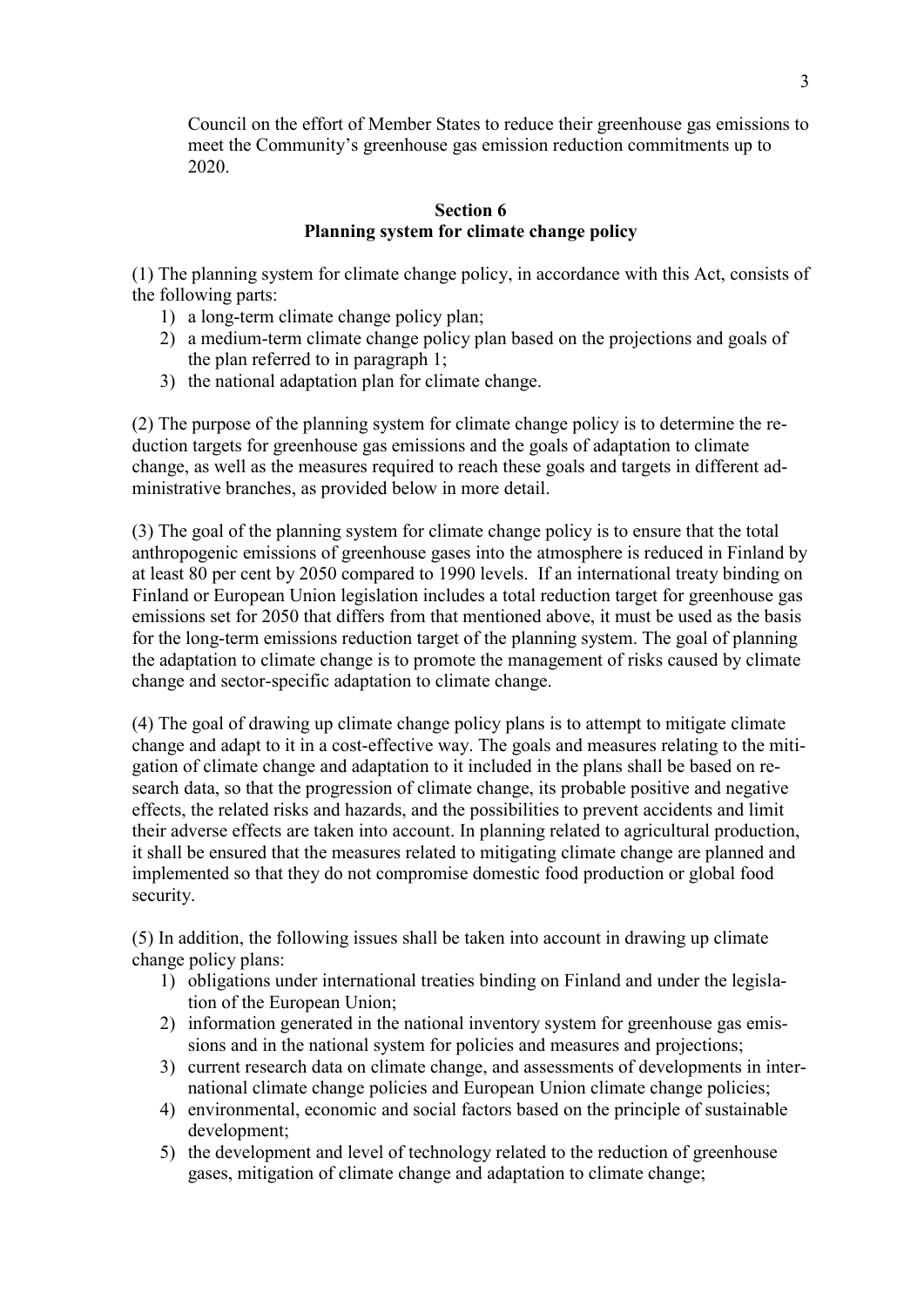6) other essential factors in terms of societal development.

# **Section 7 Long-term plan for climate change policy**

(1) At least once every ten years, the Government shall approve a long-term plan for climate change policy on the key policy measures focusing on the emissions trading sector and the sectors outside emissions trading, by means of which the goals referred to in section 6(3) concerning the long-term reduction of greenhouse gas emissions and the mitigation of and adaptation to climate change shall be achieved.

(2) In addition to that provided in subsection 1, the long-term plan for climate change policy shall present the following issues:

- 1) the greenhouse gas emissions scenarios to 2050 based on the reduction target for greenhouse gas emissions referred to in section 6(3), and the key sector-specific options for progress in order to reach the long-term emissions reduction target;
- 2) a description of the international and European operating environment for climate change policy and the outlook for its development in the long term;
- 3) an assessment of the outlook for developing methods for reducing greenhouse gas emissions from the perspective of Finland;
- 4) other issues considered necessary.

# **Section 8 National adaptation plan for climate change**

(1) The Government shall approve the national adaptation plan for climate change at least once every ten years.

(2) The adaptation plan shall include a risk and vulnerability review, as well as action plans on adaptations specific to each administrative branch, if necessary.

## **Section 9 Medium-term plan for climate change policy**

(1) The Government shall approve a medium-term plan for climate change policy once per electoral term. The plan shall include an action plan that proposes the measures for reduction of anthropogenic greenhouse gas emissions and mitigation of climate change in the sectors outside emissions trading, and projections of greenhouse gas emissions and the effects of policy measures on the emissions.

(2) The climate change action plan referred to in subsection 1 above shall present the following issues:

- 1) commitments to reduce greenhouse gas emissions under international treaties and under the legislation of the European Union;
- 2) current policy measures directed at the sectors outside emissions trading for reducing greenhouse gas emissions and assessing their effectiveness;
- 3) any new policy measures directed at the sectors outside emissions trading for reducing greenhouse gas emissions that may be necessary to reach the greenhouse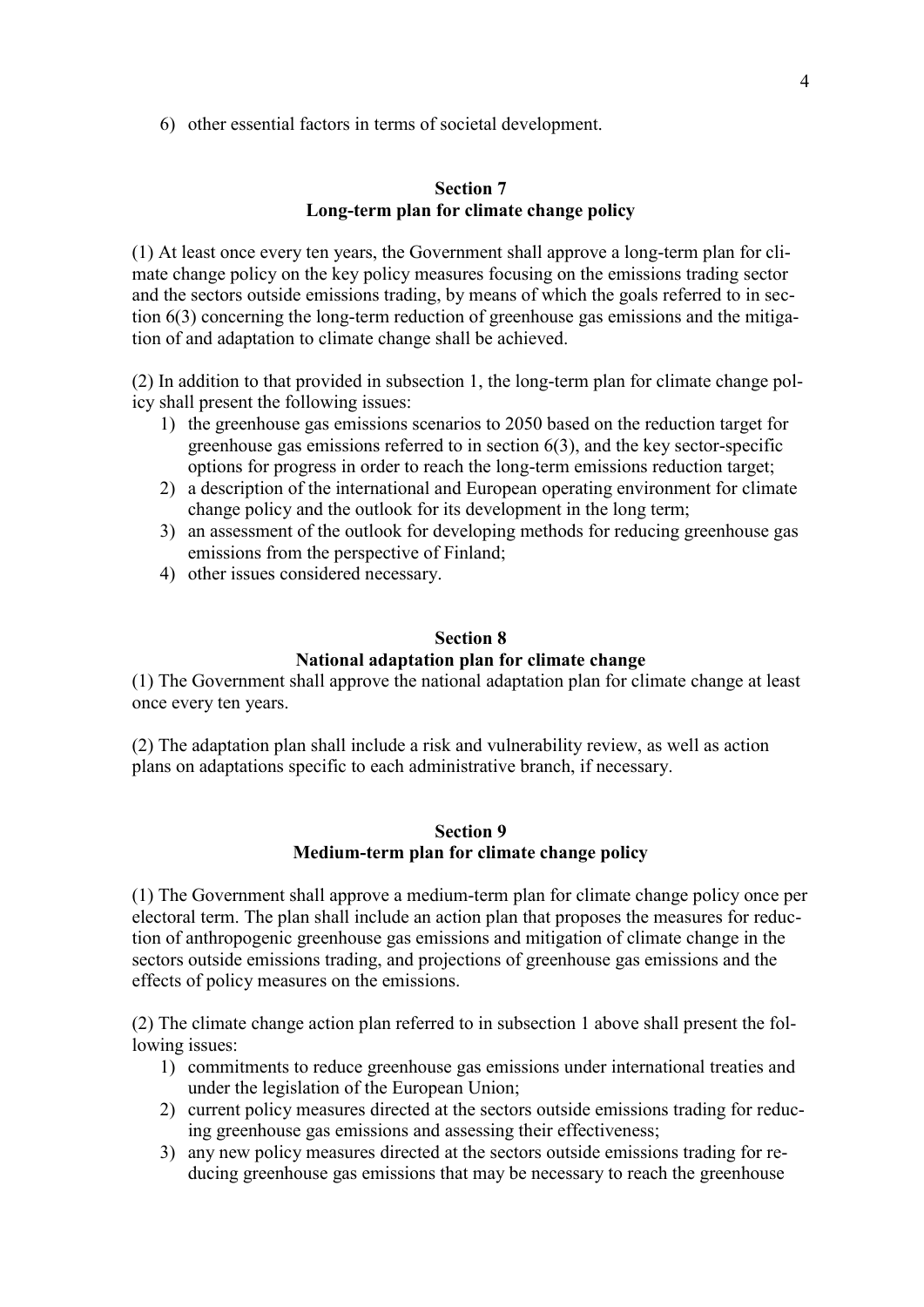gas emissions reduction targets in accordance with the long-term climate change policy plan referred to in section 7 above and in accordance with the commitments referred to in paragraph 1 of this subsection, and an assessment of their effectiveness;

4) other issues considered necessary.

(3) The following issues are presented in the projections of greenhouse gas emissions referred to in subsection 1 above:

- 1) information on the trend in total greenhouse gas emissions in Finland since 1990;
- 2) information on trends in emissions in the emissions trading sector and in the sectors outside emissions trading since 2005;
- 3) a projection of total greenhouse gas emissions and, separately, emissions projections for sectors outside emissions trading during the 10–20 years after the approval of the plan, based on current policy measures;
- 4) emissions projections for sectors outside emissions trading during the 10–20 years after the approval of the plan, based on current policy measures and on new policy measures referred to in subsection 2, paragraph 3;
- 5) other issues considered necessary.

(4) The medium-term plan for climate change policy must be coordinated with energy and transport policy planning as necessary.

# **Section 10 Preparing the climate change policy plans**

(1) When the climate change policy plans referred to in sections 7–9 above are prepared, the public must be given an opportunity to review the draft plan and submit opinions on it in writing. In addition, a statement on the draft plan must be requested from the key authorities and organisations, and from the scientific expert body referred to in section 16.

(2) Provisions on assessing the environmental impacts of the climate change policy plans are laid down in the Act on the Environmental Impact Assessment of Plans and Programmes by the Authorities (200/2005). When the plans are drawn up, their economic, social and other effects must also be assessed to the required extent.

### **Section 11 Report to Parliament**

(1) The Government shall submit a report to Parliament on the long-term plan for climate change policy referred to in section 7 that it has approved. If necessary, the information on the national adaptation plan for climate change referred to in section 8 shall be included in the report.

(2) The Government shall submit a report to Parliament on the medium-term plan for climate change policy referred to in section 9 that it has approved.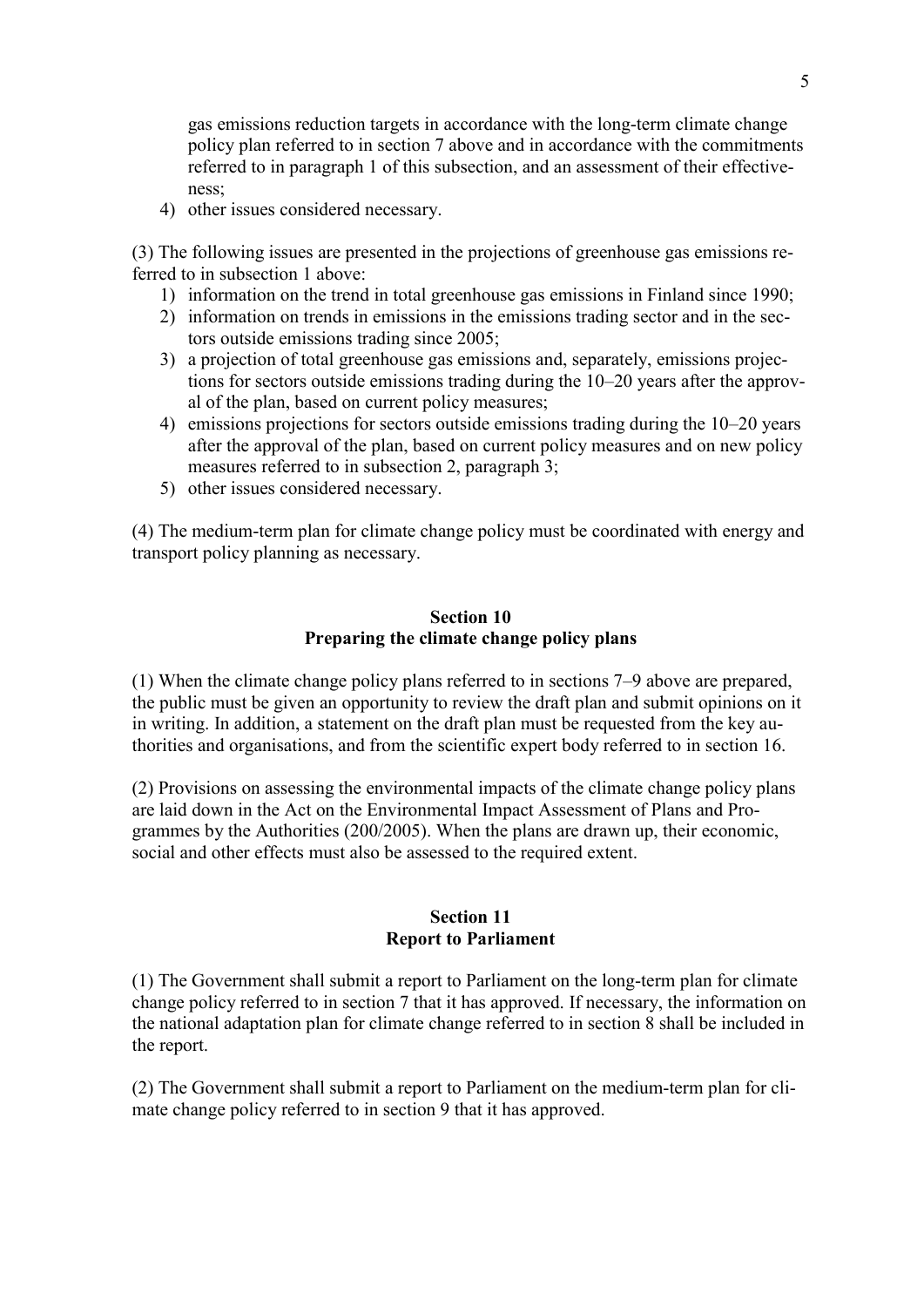# **Section 12 Monitoring the implementation of the climate change policy plans**

(1) The Government shall monitor the implementation of the climate change policy plans referred to in sections 7–9 to determine whether the policy measures taken in accordance with the plans achieve the goals on mitigation of climate change and adaptation to it. If necessary, based on the monitoring, the Government decides on additional measures required to reach the goals.

(2) The Government shall monitor the sufficiency of the emissions reduction target referred to in section 6(3) based on current research data on the progression of climate change, and it shall ensure that the target fulfils the obligations under the international treaties binding on Finland and under the legislation of the European Union.

(3) It should be monitored how well the projections of greenhouse gas emissions included in the climate change policy plans referred to in sections 7 and 9 have been realized by using the data of the national greenhouse gas inventory system. In addition, the information generated in the national system for policies and measures and projections shall be taken into account.

(4) The public shall be sufficiently informed of the results of the monitoring.

# **Section 13 Amending the climate change policy plans**

(1) The Government shall amend the climate change policy plans referred to in sections 7– 9 in accordance with the decision on additional measures referred to in section 12(1). The provisions laid down in section 10 on the procedure to be followed in preparing the plans are applied in any amendments to the plans.

(2) In addition to the provisions of subsection 1, the climate change policy plans referred to in sections 7–9 may also be amended because of incomplete information of minor importance included in them. Such an item may be amended without following the procedure in accordance with section 10.

## **Section 14 Annual climate change report**

(1) Each calendar year, the Government shall provide information to Parliament on the trends in emissions and the achievement of emissions reduction targets included in the medium-term plan for climate change policy referred to in section 9, and on the additional measures required to reach these targets referred to in section 12(1) (annual climate change report).

(2) As a part of the annual climate change report, the Government shall provide information on the implementation of policy measures referred to in section 9(1) above to Parliament every other year.